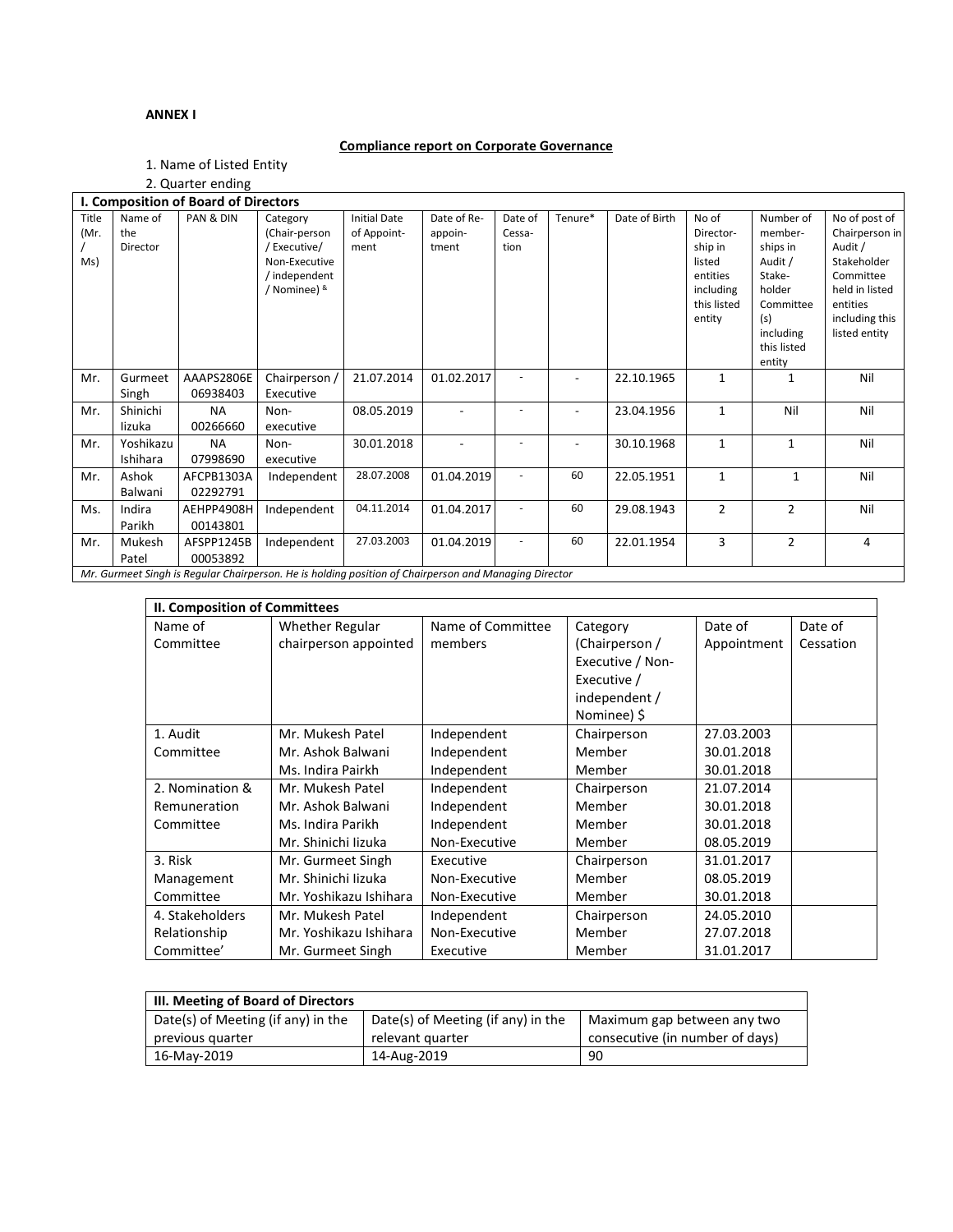| IV. Meeting of Committees.          |                  |                |                  |                    |             |  |
|-------------------------------------|------------------|----------------|------------------|--------------------|-------------|--|
| $Date(s)$ of<br>$Date(s)$ of        |                  | Whether        | Number of        | Number of          | Maximum     |  |
| Meeting (if                         | Meeting (if any) | requirement of | <b>Directors</b> | independent        | gap         |  |
| any) in the                         | in the relevant  |                | present*         | directors present* | between any |  |
| previous                            | quarter          |                |                  |                    | two         |  |
| quarter                             |                  |                |                  |                    | consecutive |  |
|                                     |                  |                |                  |                    | (in number  |  |
|                                     |                  |                |                  |                    | of days)    |  |
| <b>Audit Committee Meeting</b>      |                  |                |                  |                    |             |  |
| 16-May-2019                         | 14-Aug-2019      | Yes            | 3                | 3                  | 89          |  |
| Stakeholders Relationship Committee |                  |                |                  |                    |             |  |
|                                     | 14-Aug-2019      | Yes            | $\mathfrak z$    | 1                  |             |  |
|                                     |                  |                |                  |                    |             |  |

| V. Related Party Transaction                            |                               |
|---------------------------------------------------------|-------------------------------|
| <b>Subject</b>                                          | Compliance status (Yes/No/NA) |
| Whether prior approval of audit committee obtained      | Yes                           |
| Whether shareholder approval obtained for material RPT  | Yes                           |
| Whether details of RPT entered into pursuant to omnibus | Yes                           |
| approval have been reviewed by Audit Committee          |                               |

**Note** 

1 In the column "Compliance Status", compliance or non-compliance may be indicated by Yes/No/N.A.. For example, if the Board has been composed in accordance with the requirements of Listing Regulations, "Yes" may be indicated. Similarly, in case the Listed Entity has no related party transactions, the words "N.A." may be indicated.

2 If status is "No" details of non-compliance may be given here.

### **VI. Affirmations.**

1. The composition of Board of Directors is in terms of SEBI (Listing Obligations and Disclosure requirements) Regulations, 2015.

2. The composition of the following committees is in terms of SEBI (Listing Obligations and Disclosure Requirements) Regulations, 2015

a. Audit Committee

b. Nomination & Remuneration Committee

c. Stakeholders Relationship Committee

d. Risk management committee (applicable to the top 100 listed entities)

3. The committee members have been made aware of their powers, role and responsibilities as specified in SEBI (Listing obligations and disclosure requirements) Regulations, 2015.

4. The meetings of the board of directors and the above committees have been conducted in the manner as specified in SEBI (Listing Obligations and Disclosure Requirements) Regulations, 2015.

5. This report and/or the report submitted in the previous quarter has been placed before Board of Directors. Any comments/observations/advice of the board of directors may be mentioned here.

#### **For Johnson Controls-Hitachi Air Conditioning India Limited**

**Parag Dave Company Secretary**